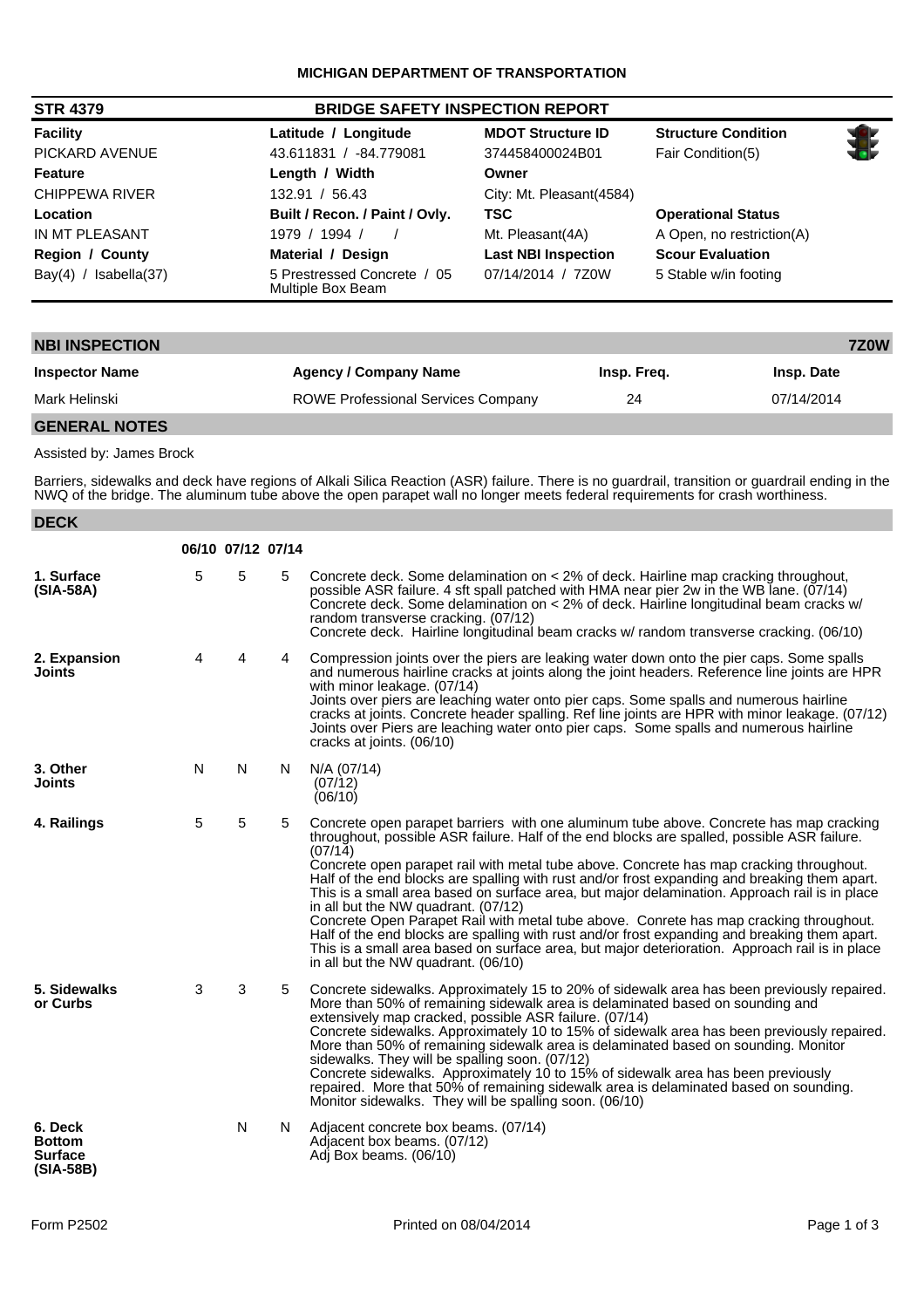| <b>STR 4379</b>             | <b>BRIDGE SAFETY INSPECTION REPORT</b> |                   |                        |                                                                                                                                                                                                                                                                                                                                                                                  |                            |                                                                                                                                                                                                                                                                                                                                                                                                                                                                                                                                                                                                                                                                                                                                                                                                                                                                                                                                                                                                                                                                                                                                                                                               |  |  |
|-----------------------------|----------------------------------------|-------------------|------------------------|----------------------------------------------------------------------------------------------------------------------------------------------------------------------------------------------------------------------------------------------------------------------------------------------------------------------------------------------------------------------------------|----------------------------|-----------------------------------------------------------------------------------------------------------------------------------------------------------------------------------------------------------------------------------------------------------------------------------------------------------------------------------------------------------------------------------------------------------------------------------------------------------------------------------------------------------------------------------------------------------------------------------------------------------------------------------------------------------------------------------------------------------------------------------------------------------------------------------------------------------------------------------------------------------------------------------------------------------------------------------------------------------------------------------------------------------------------------------------------------------------------------------------------------------------------------------------------------------------------------------------------|--|--|
| <b>Facility</b>             |                                        |                   |                        | Latitude / Longitude                                                                                                                                                                                                                                                                                                                                                             | <b>MDOT Structure ID</b>   | <b>Structure Condition</b>                                                                                                                                                                                                                                                                                                                                                                                                                                                                                                                                                                                                                                                                                                                                                                                                                                                                                                                                                                                                                                                                                                                                                                    |  |  |
| PICKARD AVENUE              |                                        |                   | 43.611831 / -84.779081 |                                                                                                                                                                                                                                                                                                                                                                                  | 374458400024B01            | Fair Condition(5)                                                                                                                                                                                                                                                                                                                                                                                                                                                                                                                                                                                                                                                                                                                                                                                                                                                                                                                                                                                                                                                                                                                                                                             |  |  |
| <b>Feature</b>              |                                        |                   | Length / Width         |                                                                                                                                                                                                                                                                                                                                                                                  | Owner                      |                                                                                                                                                                                                                                                                                                                                                                                                                                                                                                                                                                                                                                                                                                                                                                                                                                                                                                                                                                                                                                                                                                                                                                                               |  |  |
| <b>CHIPPEWA RIVER</b>       |                                        |                   |                        | 132.91 / 56.43                                                                                                                                                                                                                                                                                                                                                                   | City: Mt. Pleasant(4584)   |                                                                                                                                                                                                                                                                                                                                                                                                                                                                                                                                                                                                                                                                                                                                                                                                                                                                                                                                                                                                                                                                                                                                                                                               |  |  |
| Location                    |                                        |                   |                        | Built / Recon. / Paint / Ovly.                                                                                                                                                                                                                                                                                                                                                   | <b>TSC</b>                 | <b>Operational Status</b>                                                                                                                                                                                                                                                                                                                                                                                                                                                                                                                                                                                                                                                                                                                                                                                                                                                                                                                                                                                                                                                                                                                                                                     |  |  |
| IN MT PLEASANT              |                                        |                   |                        | 1979 / 1994 /<br>$\prime$                                                                                                                                                                                                                                                                                                                                                        | Mt. Pleasant(4A)           | A Open, no restriction(A)                                                                                                                                                                                                                                                                                                                                                                                                                                                                                                                                                                                                                                                                                                                                                                                                                                                                                                                                                                                                                                                                                                                                                                     |  |  |
| Region / County             |                                        |                   |                        | Material / Design                                                                                                                                                                                                                                                                                                                                                                | <b>Last NBI Inspection</b> | <b>Scour Evaluation</b>                                                                                                                                                                                                                                                                                                                                                                                                                                                                                                                                                                                                                                                                                                                                                                                                                                                                                                                                                                                                                                                                                                                                                                       |  |  |
| Bay(4) / Isabella(37)       |                                        |                   |                        | 07/14/2014 / 7Z0W<br>5 Prestressed Concrete / 05<br>5 Stable w/in footing<br>Multiple Box Beam                                                                                                                                                                                                                                                                                   |                            |                                                                                                                                                                                                                                                                                                                                                                                                                                                                                                                                                                                                                                                                                                                                                                                                                                                                                                                                                                                                                                                                                                                                                                                               |  |  |
| 7. Deck<br>$(SIA-58)$       | 5                                      | 5                 | 5                      | Concrete deck. Rating is based on top surface condition only. Some delamination on < 2% of<br>deck. Hairline map cracking throughout, possible ASR failure. 4 sft spall patched with HMA<br>near pier 2w in the WB lane. (07/14)<br>Concrete deck. Rating is based on top surface condition only. (07/12)<br>Concrete deck. Rating is based on exposed top surface only. (06/10) |                            |                                                                                                                                                                                                                                                                                                                                                                                                                                                                                                                                                                                                                                                                                                                                                                                                                                                                                                                                                                                                                                                                                                                                                                                               |  |  |
| 8. Drainage                 |                                        |                   |                        | Off both ends of the structure. (07/14)<br>(07/12)<br>(06/10)                                                                                                                                                                                                                                                                                                                    |                            |                                                                                                                                                                                                                                                                                                                                                                                                                                                                                                                                                                                                                                                                                                                                                                                                                                                                                                                                                                                                                                                                                                                                                                                               |  |  |
| <b>SUPERSTRUCTURE</b>       |                                        |                   |                        |                                                                                                                                                                                                                                                                                                                                                                                  |                            |                                                                                                                                                                                                                                                                                                                                                                                                                                                                                                                                                                                                                                                                                                                                                                                                                                                                                                                                                                                                                                                                                                                                                                                               |  |  |
|                             |                                        | 06/10 07/12 07/14 |                        |                                                                                                                                                                                                                                                                                                                                                                                  |                            |                                                                                                                                                                                                                                                                                                                                                                                                                                                                                                                                                                                                                                                                                                                                                                                                                                                                                                                                                                                                                                                                                                                                                                                               |  |  |
|                             |                                        |                   |                        |                                                                                                                                                                                                                                                                                                                                                                                  |                            |                                                                                                                                                                                                                                                                                                                                                                                                                                                                                                                                                                                                                                                                                                                                                                                                                                                                                                                                                                                                                                                                                                                                                                                               |  |  |
| 9. Stringer<br>$(SIA-59)$   | $\overline{7}$                         | 7                 | 7                      | beams 18/19s along the entire structure. (07/14)<br>significant leakage. Minor leakage noted in other spans. (07/12)<br>leakage. Minor leakage noted in other spans (06/10)                                                                                                                                                                                                      |                            | (19) Adjacent post tensioned prestressed concrete box beams with grouted joints. Tail spans<br>of the structure are smaller beams (12" tall). Grout is failing in isolated areas between beams<br>in east span with significant leakage. Minor leakage noted in other spans. Stalactites at<br>Adjacent box beams. Grout is failing in isolated areas between beams in east span with<br>Adj box beams. Grout is failing in isolated areas between beams in east span with significant                                                                                                                                                                                                                                                                                                                                                                                                                                                                                                                                                                                                                                                                                                        |  |  |
| 10. Paint<br>(SIA-59A)      | N                                      | N                 | N.                     | N/A (07/14)<br>(07/12)<br>Concrete structure (06/10)                                                                                                                                                                                                                                                                                                                             |                            |                                                                                                                                                                                                                                                                                                                                                                                                                                                                                                                                                                                                                                                                                                                                                                                                                                                                                                                                                                                                                                                                                                                                                                                               |  |  |
| 11. Section<br>Loss         | N                                      | N                 | N.                     | N/A (07/14)<br>(07/12)<br>Concrete structure (06/10)                                                                                                                                                                                                                                                                                                                             |                            |                                                                                                                                                                                                                                                                                                                                                                                                                                                                                                                                                                                                                                                                                                                                                                                                                                                                                                                                                                                                                                                                                                                                                                                               |  |  |
| 12. Bearings                | 8                                      | 8                 | 7                      | Bearings are not visible at the abutments, but appear to be functioning. 1/2" elastomeric<br>bearings at the piers. (07/14)<br>Bearings are not visible, but appear to be functioning. (07/12)<br>Bearings not visible, but appear to be functioning. (06/10)                                                                                                                    |                            |                                                                                                                                                                                                                                                                                                                                                                                                                                                                                                                                                                                                                                                                                                                                                                                                                                                                                                                                                                                                                                                                                                                                                                                               |  |  |
| <b>SUBSTRUCTURE</b>         |                                        |                   |                        |                                                                                                                                                                                                                                                                                                                                                                                  |                            |                                                                                                                                                                                                                                                                                                                                                                                                                                                                                                                                                                                                                                                                                                                                                                                                                                                                                                                                                                                                                                                                                                                                                                                               |  |  |
|                             |                                        | 06/10 07/12 07/14 |                        |                                                                                                                                                                                                                                                                                                                                                                                  |                            |                                                                                                                                                                                                                                                                                                                                                                                                                                                                                                                                                                                                                                                                                                                                                                                                                                                                                                                                                                                                                                                                                                                                                                                               |  |  |
|                             |                                        |                   |                        |                                                                                                                                                                                                                                                                                                                                                                                  |                            |                                                                                                                                                                                                                                                                                                                                                                                                                                                                                                                                                                                                                                                                                                                                                                                                                                                                                                                                                                                                                                                                                                                                                                                               |  |  |
| 13. Abutments<br>$(SIA-60)$ | 7                                      | 7                 | 7                      | Concrete abutments. Some map cracking at north end of west abutment. (07/14)<br>found. (07/12)<br>found. (06/10)                                                                                                                                                                                                                                                                 |                            | Concrete abutments. Some map cracking at north end of west abutment. No delaminations<br>Concrete abutments. Some map cracking at north end of west abutment. No delaminations                                                                                                                                                                                                                                                                                                                                                                                                                                                                                                                                                                                                                                                                                                                                                                                                                                                                                                                                                                                                                |  |  |
| 14. Piers<br>$(SIA-60)$     | 7                                      | 6                 | 6                      | end of east pier. Minor spalls on the east pier under beam 5s and 13s. (07/14)<br>below the waterline. (07/12)<br>below the water line. (06/10)                                                                                                                                                                                                                                  |                            | South end of each original pier is comprised of three square columns with a concrete cap.<br>The widened, north end of the piers are CIP pile bents with concrete caps. Minor spalling at<br>the bottom at the north end of west pier. Minor spalls, delamination, leachate, and rust stains<br>throughout. The west pier cap is wet from joint leakage above. Minor delamination at south<br>Original piers are concrete. Widened piers are galvanized pile bend with concrete pile cap.<br>Minor spalling at the bottom at the north end of west pier. Minor spalling and delamination at<br>centerline of w. pier. Minor delamination at south end of east pier. At 5th and 13th beam from<br>south fascia minor spalling at bearing of east pier. Piers have sheet pile protection visible<br>Original piers are concrete. Widened piers are galvanized pile bend with concrete pile cap.<br>Minor spalling at the bottom at the north end of west pier. Minor spalling and delamination at<br>centerline of w. pier. Minor delamination at south end of east pier. At 5 and 13 beam from<br>south facia minor spalling at bearing of east pier. Piers have sheet pile protection visible |  |  |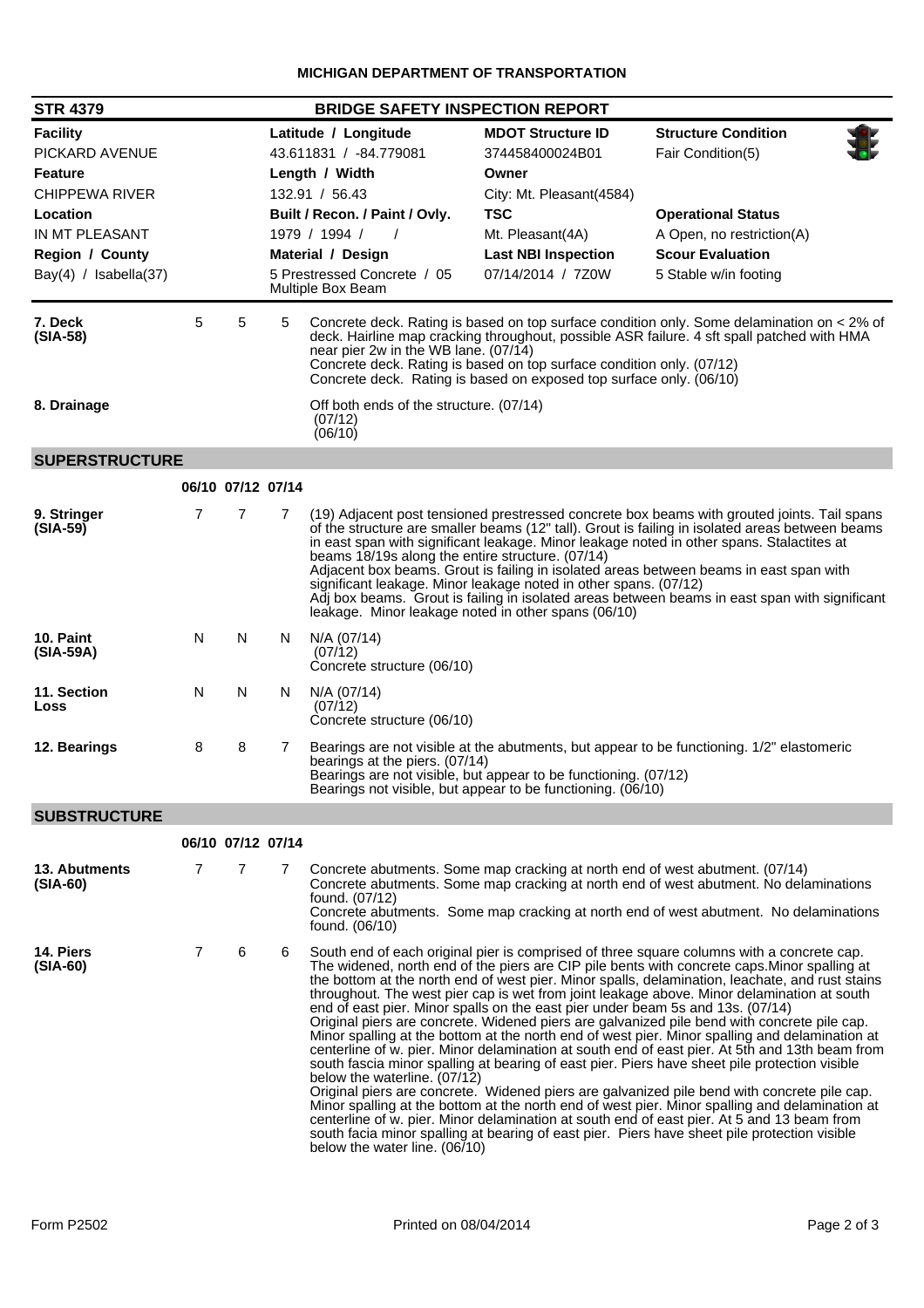| <b>STR 4379</b><br><b>BRIDGE SAFETY INSPECTION REPORT</b>                                                                                                     |                   |                |        |                                                                                                                                                                                                                                                                           |                                                                                                                                                                       |                                                                                                                                                                                                                                                                                                 |  |
|---------------------------------------------------------------------------------------------------------------------------------------------------------------|-------------------|----------------|--------|---------------------------------------------------------------------------------------------------------------------------------------------------------------------------------------------------------------------------------------------------------------------------|-----------------------------------------------------------------------------------------------------------------------------------------------------------------------|-------------------------------------------------------------------------------------------------------------------------------------------------------------------------------------------------------------------------------------------------------------------------------------------------|--|
| <b>Facility</b><br>PICKARD AVENUE<br><b>Feature</b><br><b>CHIPPEWA RIVER</b><br>Location<br>IN MT PLEASANT<br><b>Region / County</b><br>Bay(4) / Isabella(37) |                   |                |        | Latitude / Longitude<br>43.611831 / -84.779081<br>Length / Width<br>132.91 / 56.43<br>Built / Recon. / Paint / Ovly.<br>1979 / 1994 /<br>$\sqrt{ }$<br>Material / Design<br>5 Prestressed Concrete / 05<br>Multiple Box Beam                                              | <b>MDOT Structure ID</b><br>374458400024B01<br>Owner<br>City: Mt. Pleasant(4584)<br><b>TSC</b><br>Mt. Pleasant(4A)<br><b>Last NBI Inspection</b><br>07/14/2014 / 7Z0W | <b>Structure Condition</b><br>Fair Condition(5)<br><b>Operational Status</b><br>A Open, no restriction(A)<br><b>Scour Evaluation</b><br>5 Stable w/in footing                                                                                                                                   |  |
| 15. Slope<br><b>Protection</b>                                                                                                                                | 7                 | 7              | 7      | in good condition. $(07/14)$<br>in good condition. (07/12)<br>is in good condition. (06/10)                                                                                                                                                                               |                                                                                                                                                                       | Heavy riprap protecting abutments. Sheet pile and riprap protecting piers. Slope protection is<br>Heavy riprap protecting abutments. Sheet pile and riprap protecting piers. Slope protection is<br>Heavy riprap protecting abutments. Sheet pile and riprap protecting piers. Slope protection |  |
| <b>APPROACH</b>                                                                                                                                               |                   |                |        |                                                                                                                                                                                                                                                                           |                                                                                                                                                                       |                                                                                                                                                                                                                                                                                                 |  |
|                                                                                                                                                               | 06/10 07/12 07/14 |                |        |                                                                                                                                                                                                                                                                           |                                                                                                                                                                       |                                                                                                                                                                                                                                                                                                 |  |
| 16. Approach<br><b>Pavement</b>                                                                                                                               | 8                 | 7              | 7      |                                                                                                                                                                                                                                                                           | HMA approach pavement. No deficiencies noted. (06/10)                                                                                                                 | HMA approach pavement. No deficiencies noted. Sealed longitudinal joints. (07/14)<br>HMA approach pavement. No deficiencies noted. Sealed longitudinal joints. (07/12)                                                                                                                          |  |
| 17. Approach<br><b>Shoulders</b><br><b>Sidewalks</b>                                                                                                          | $\overline{7}$    | 6              | 6      | Concrete sidewalks and curb and gutter along roadway. Delamination in the SWQ. (07/14)<br>Concrete sidewalks and curb and gutter along roadway. Delamination in SW quad. (07/12)<br>Concrete sidewalks and curb and gutter along roadway. Both in good condition. (06/10) |                                                                                                                                                                       |                                                                                                                                                                                                                                                                                                 |  |
| 18. Approach<br><b>Slopes</b>                                                                                                                                 |                   |                |        | Heavy vegetation in all four quadrants. (07/14)<br>Heavy vegetation. (07/12)<br>Well vegetated. (06/10)                                                                                                                                                                   |                                                                                                                                                                       |                                                                                                                                                                                                                                                                                                 |  |
| <b>19. Utilities</b>                                                                                                                                          |                   |                |        | Conduit and box on east span of north fascia. (07/14)<br>Conduit and box on east span of north fascia. (07/12)<br>Conduit and box on east span of north fascia. (06/10)                                                                                                   |                                                                                                                                                                       |                                                                                                                                                                                                                                                                                                 |  |
| 20. Channel<br>$(SIA-61)$                                                                                                                                     | $\overline{7}$    | $\overline{7}$ | 7      | No scour detected. Steel sheeting visible around the piers at waterline. Channel makes 45<br>degree bend upstream of the structure. (07/14)<br>No scour. Sheet pile visible at waterline. (07/12)<br>No scour. Sheet pile visible below waterline. (06/10)                |                                                                                                                                                                       |                                                                                                                                                                                                                                                                                                 |  |
| 21. Drainage<br><b>Culverts</b>                                                                                                                               |                   |                |        | Culvert in the SEQ. (07/14)<br>Culvert in SE quadrant. (07/12)<br>Culvert in SE Quadrant (06/10)                                                                                                                                                                          |                                                                                                                                                                       |                                                                                                                                                                                                                                                                                                 |  |
| <b>MISCELLANEOUS</b>                                                                                                                                          |                   |                |        |                                                                                                                                                                                                                                                                           |                                                                                                                                                                       |                                                                                                                                                                                                                                                                                                 |  |
| <b>Guard Rail</b>                                                                                                                                             |                   |                |        |                                                                                                                                                                                                                                                                           | <b>Other Items</b>                                                                                                                                                    |                                                                                                                                                                                                                                                                                                 |  |
| Item                                                                                                                                                          |                   |                | Rating |                                                                                                                                                                                                                                                                           | Item                                                                                                                                                                  | Rating                                                                                                                                                                                                                                                                                          |  |
| 36A. Bridge Railings                                                                                                                                          |                   |                | 0      |                                                                                                                                                                                                                                                                           | 71. Water Adequacy                                                                                                                                                    | 8                                                                                                                                                                                                                                                                                               |  |
| <b>36B. Transitions</b>                                                                                                                                       |                   |                | 0      |                                                                                                                                                                                                                                                                           | 72. Approach Alignment                                                                                                                                                | 8                                                                                                                                                                                                                                                                                               |  |
| 36C. Approach Guardrail                                                                                                                                       |                   |                | 0<br>0 |                                                                                                                                                                                                                                                                           | <b>Temporary Support</b>                                                                                                                                              | 0 No Temporary Supports                                                                                                                                                                                                                                                                         |  |
| 36D. Approach Guardrail Ends                                                                                                                                  |                   |                |        |                                                                                                                                                                                                                                                                           | High Load Hit (M)<br><b>Special Insp. Equipment</b><br><b>Underwater Insp. Method</b>                                                                                 | No<br>1<br>0                                                                                                                                                                                                                                                                                    |  |
| <b>Critical Feature Inspections (SIA-92)</b>                                                                                                                  |                   |                |        |                                                                                                                                                                                                                                                                           |                                                                                                                                                                       |                                                                                                                                                                                                                                                                                                 |  |
| 92A. Fracture Critical<br>92B. Underwater<br>92C. Other Special<br>92D. Fatigue Sensitive                                                                     |                   |                | Freq   | Date                                                                                                                                                                                                                                                                      |                                                                                                                                                                       |                                                                                                                                                                                                                                                                                                 |  |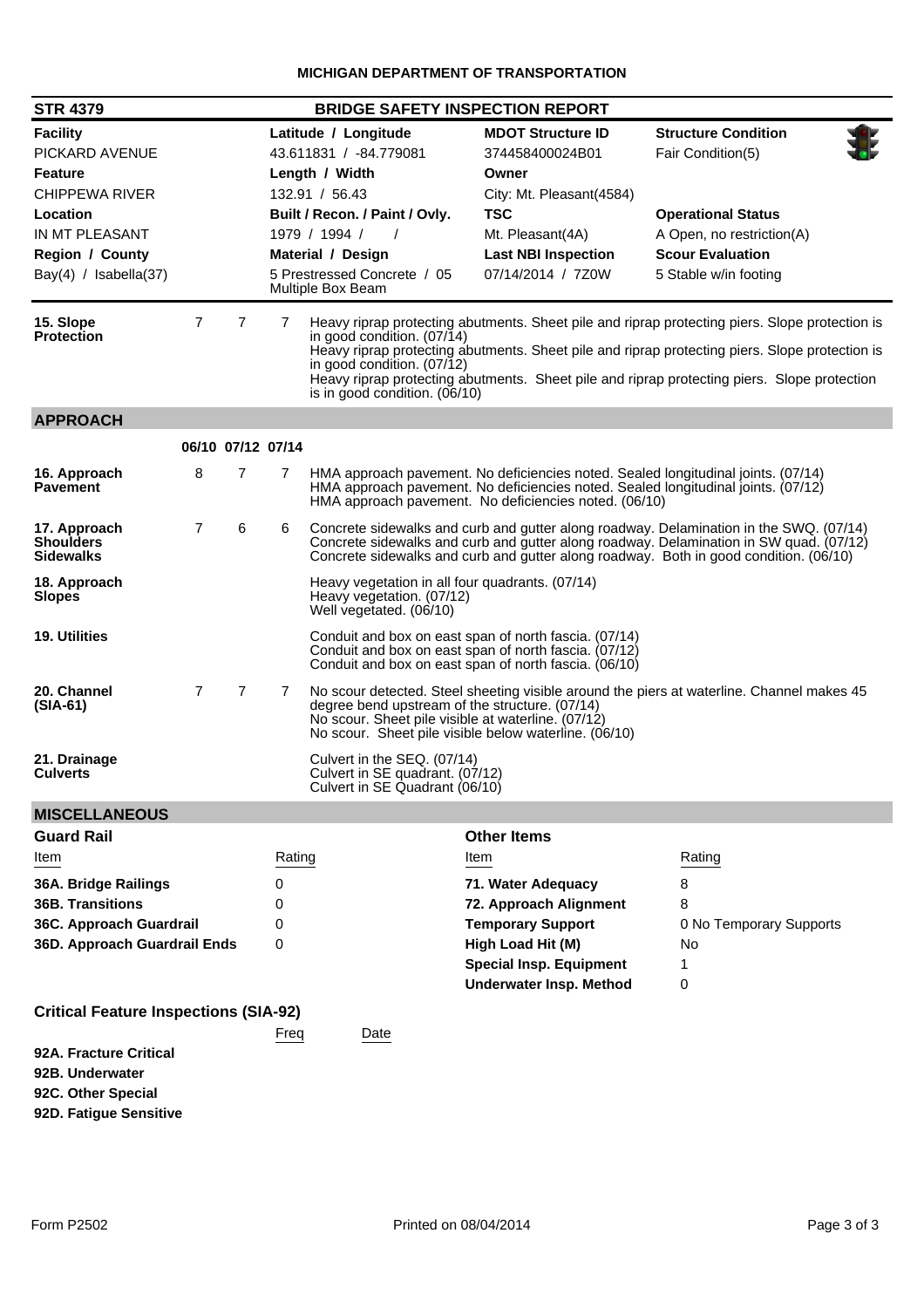| <b>STRUCTURE INVENTORY AND APPRAISAL</b><br><b>STR 4379</b> |                |                      |                                                                       |                            |                                             |  |
|-------------------------------------------------------------|----------------|----------------------|-----------------------------------------------------------------------|----------------------------|---------------------------------------------|--|
| <b>Facility</b>                                             |                | Latitude / Longitude | <b>MDOT Structure ID</b>                                              | <b>Structure Condition</b> |                                             |  |
| PICKARD AVENUE                                              |                |                      | 43.611831 / -84.779081                                                | 374458400024B01            | Fair Condition(5)                           |  |
| <b>Feature</b>                                              |                |                      | Length / Width                                                        | Owner                      |                                             |  |
| <b>CHIPPEWA RIVER</b>                                       |                |                      | 132.91 / 56.43                                                        | City: Mt. Pleasant(4584)   |                                             |  |
| Location                                                    |                |                      | Built / Recon. / Paint / Ovly.                                        | <b>TSC</b>                 | <b>Operational Status</b>                   |  |
| IN MT PLEASANT                                              |                |                      | 1979 / 1994 /                                                         | Mt. Pleasant(4A)           | A Open, no restriction(A)                   |  |
| <b>Region / County</b>                                      |                |                      | Material / Design                                                     | <b>Last NBI Inspection</b> | <b>Scour Evaluation</b>                     |  |
| Bay(4) / Isabella(37)                                       |                |                      | 5 Prestressed Concrete / 05<br>07/14/2014 / 7Z0W<br>Multiple Box Beam |                            | 5 Stable w/in footing                       |  |
| <b>Bridge History, Type, Materials</b>                      |                |                      | <b>Route Carried By Structure (ON Record)</b>                         |                            | <b>Route Under Structure (UNDER Record)</b> |  |
| 27 - Year Built                                             | 1979           |                      | 5A - Record Type                                                      |                            | 5A - Record Type                            |  |
| 106 - Year Reconstructed                                    | 1994           |                      | 5B - Route Signing                                                    | 5                          | 5B - Route Signing                          |  |
| 202 - Year Painted                                          |                |                      | 5C - Level of Service                                                 |                            | 5C - Level of Service                       |  |
| 203 - Year Overlay                                          |                |                      | 5D - Route Number                                                     | 02024                      | 5D - Route Number                           |  |
| 43 - Main Span Bridge Type                                  | 5              | 05                   | 5E - Direction Suffix                                                 | 0                          | 5E - Direction Suffix                       |  |
| 44 - Appr Span Bridge Type                                  |                |                      | 10L - Best 3m Unclr-Lt                                                | $\Omega$<br>0              | 10L - Best 3m Unclr-Lt                      |  |
| 77 - Steel Type                                             | 0              |                      | 10R - Best 3m Unclr-Rt                                                | 99<br>99                   | 10R - Best 3m Unclr-Rt                      |  |
| 78 - Paint Type                                             | $\Omega$       |                      | <b>PR Number</b>                                                      |                            | <b>PR Number</b>                            |  |
| 79 - Rail Type                                              | 6              |                      | <b>Control Section</b>                                                |                            | <b>Control Section</b>                      |  |
| 80 - Post Type                                              |                |                      | 11 - Mile Point                                                       | 0.0                        | 11 - Mile Point                             |  |
| 107 - Deck Type                                             |                |                      | 12 - Base Highway Network                                             | 0                          | 12 - Base Highway Network                   |  |
| 108A - Wearing Surface                                      | $\overline{2}$ |                      | 13 - LRS Route-Subroute                                               | 0000002423 08              | 13 - LRS Route-Subroute                     |  |
| 108B - Membrane                                             | $\overline{2}$ |                      | 19 - Detour Lenath                                                    | $\overline{2}$             | 19 - Detour Length                          |  |

#### **Structure Dimensions**

108B - Membrane 2<br>108C - Deck Protection 8

108C - Deck Protection

| 34 - Skew                    | 35             |   |
|------------------------------|----------------|---|
| 35 - Struct Flared           | 0              |   |
| 45 - Num Main Spans          | 3              |   |
| 46 - Num Apprs Spans         | 0              |   |
| 48 - Max Span Length         | 62             |   |
| 49 - Structure Length        | 132.9          |   |
| 50A - Width Left Curb/SW     | 0              |   |
| 50B - Width Right Curb/SW    | 4.92           |   |
| 33 - Median                  | 0              |   |
| 51 - Width Curb to Curb      | 48.0           |   |
| 52 - Width Out to Out        | 56.43          |   |
| 112 - NBIS Length            |                |   |
| <b>Inspection Data</b>       |                |   |
| 90 - Inspection Date         | 07/14/2014     |   |
| 91 - Inspection Freq         | 24             |   |
| 92A - Frac Crit Reg/Freg     | Ν              |   |
| 93A - Frac Crit Insp Date    |                |   |
| 92B - Und Water Reg/Freg     | N              |   |
| 93B - Und Water Insp Date    |                |   |
| 92C - Oth Spec Insp Req/Freq | N              |   |
| 93C - Oth Spec Insp Date     |                |   |
| 92D - Fatigue Reg/Freg       | Ν              |   |
| 93D - Fatigue Insp Date      |                |   |
| 176A - Und Water Insp Method | 0              |   |
| 58 - Deck Rating             | $\overline{5}$ |   |
| 58A/B - Deck Surface/Bottom  | 5              | N |
| 59 - Superstructure Rating   | $\overline{7}$ |   |
| 59A - Paint Rating           | N              |   |
| 60 - Substructure Rating     | 6              |   |
| 61 - Channel Rating          | $\overline{7}$ |   |
| 62 - Culvert Rating          | N              |   |
| <b>Navigation Data</b>       |                |   |
| 38 - Navigation Control      | 0              |   |
| 39 - Vertical Clearance      | 0              |   |
| 40 - Horizontal Clearance    | $\Omega$       |   |

| 111 - Pier Protection |  |
|-----------------------|--|
|-----------------------|--|

| 116 - Lift Brdg Vert Clear |  |
|----------------------------|--|
|----------------------------|--|

| <b>Route Carried By Structure(ON Record)</b>      |       |              |
|---------------------------------------------------|-------|--------------|
| 5A - Record Type                                  | 1     |              |
| 5B - Route Signing                                | 5     |              |
| 5C - Level of Service                             | 1     |              |
| 5D - Route Number                                 | 02024 |              |
| 5E - Direction Suffix                             | 0     |              |
| 10L - Best 3m Unclr-Lt                            | 0     | 0            |
| 10R - Best 3m Unclr-Rt                            | 99    | 99           |
| PR Number                                         |       |              |
| <b>Control Section</b>                            |       |              |
| 11 - Mile Point                                   | 0.0   |              |
| 12 - Base Highway Network                         | 0     |              |
| 13 - LRS Route-Subroute                           |       | 000000242308 |
| 19 - Detour Length                                | 2     |              |
|                                                   |       |              |
| 20 - Toll Facility                                | 3     |              |
| 26 - Functional Class                             | 16    |              |
| 28A - Lanes On                                    | 4     |              |
| 29 - ADT                                          | 9495  |              |
| 30 - Year of ADT                                  | 1998  |              |
| 32 - Appr Roadway Width                           | 54.0  |              |
| 32A/B - Ap Pvt Type/Width                         | 4     | 54.0         |
| 42A - Service Type On                             | 5     |              |
| 47L - Left Horizontal Clear                       | 0.0   |              |
| 47R - Right Horizontal Clear                      | 47.9  |              |
| 53 - Min Vert Clr Ov Deck                         | 99    | 99           |
| 100 - STRAHNET                                    | 0     |              |
| 102 - Traffic Direct                              | 2     |              |
| 109 - Truck %                                     | 6     |              |
| 110 - Truck Network                               | 0     |              |
| 114 - Future ADT                                  | 15192 |              |
| 115 - Year Future ADT                             | 2018  |              |
| Freeway                                           | 0     |              |
| <b>Structure Appraisal</b>                        |       |              |
| 36A - Bridge Railing                              | 0     |              |
| 36B - Rail Transition                             | 0     |              |
| 36C - Approach Rail                               | 0     |              |
| 36D - Rail Termination                            | 0     |              |
| 67 - Structure Evaluation                         | 6     |              |
| 68 - Deck Geometry                                | 2     |              |
| 69 - Underclearance                               | N     |              |
|                                                   | 8     |              |
| 71 - Waterway Adequacy<br>72 - Approach Alignment | 8     |              |
|                                                   |       |              |
| 103 - Temporary Structure                         |       |              |
| 113 - Scour Criticality                           | 5     |              |
| <b>Miscellaneous</b>                              |       |              |
| 37 - Historical Significance                      | 5     |              |
| 98A - Border Bridge State                         |       |              |

| <b>Miscellaneous</b>         |  |
|------------------------------|--|
| 37 - Historical Significance |  |
| 98A - Border Bridge State    |  |
| 98B - Border Bridge %        |  |
| 101 - Parallel Structure     |  |
| FPA ID                       |  |
| Stay in Place Forms          |  |
|                              |  |

143 - Pin & Hanger Code 148 - No. of Pin & Hangers

| :(ON Recora)             | J,             |
|--------------------------|----------------|
| $\overline{1}$           | 5              |
| 5                        | 5              |
| $\overline{1}$           | 5<br>5<br>5    |
| 02024                    |                |
| 0                        |                |
| $\mathbf 0$<br>0         | 1              |
| 99<br>99                 | 1              |
|                          |                |
| 0.0                      | 1              |
| $\mathbf 0$              | 1              |
|                          | 1              |
| $\frac{000000242308}{2}$ |                |
| $\overline{3}$           | $\frac{1}{2}$  |
| 16                       |                |
| $\overline{4}$           | $\frac{2}{2}$  |
| 9495                     | $\overline{c}$ |
|                          | 3              |
| 1998<br>54.0             | 4              |
| $\overline{4}$<br>54.0   | 4              |
| $\overline{5}$           | 4              |
| 0.0                      | 5              |
| 47.9                     | 5              |
| 99<br>99                 | 5              |
| $\overline{0}$           | 5              |
| $\overline{2}$           |                |
| 6                        | 5              |
| $\overline{0}$           | 5              |
| <u>15192</u><br>2018     | 5              |
|                          | 1              |
| $\overline{0}$           | 1              |
| sal                      | 1              |
| $\mathbf 0$              | 1<br>1         |
| $\overline{0}$           | 1              |
| 0                        |                |
| $\overline{0}$           |                |
| 6                        |                |
| $\overline{2}$           | 7              |
| N                        | 7              |
| 8                        | 9              |

| 5A - Record Type                                      |          |
|-------------------------------------------------------|----------|
| 5B - Route Signing                                    |          |
| 5C - Level of Service                                 |          |
| 5D - Route Number                                     |          |
| 5E - Direction Suffix                                 |          |
| 10L - Best 3m Unclr-Lt                                |          |
| 10R - Best 3m Unclr-Rt                                |          |
| <b>PR Number</b>                                      |          |
| <b>Control Section</b>                                |          |
| 11 - Mile Point                                       |          |
| 12 - Base Highway Network                             |          |
| 13 - LRS Route-Subroute                               |          |
| 19 - Detour Length                                    |          |
| 20 - Toll Facility                                    |          |
| 26 - Functional Class                                 |          |
| 28B - Lanes Under                                     |          |
| 29 - ADT                                              |          |
| 30 - Year of ADT                                      |          |
| 42B - Service Type Under                              | 5        |
| 47L - Left Horizontal Clear                           |          |
| 47R - Right Horizontal Clear                          |          |
| 54A - Left Feature                                    | Ν        |
| 54B - Left Underclearance                             | 99<br>99 |
| 54C - Right Feature                                   | N        |
| 54D - Right Clearance                                 | 99<br>99 |
| <b>Under Clearance Year</b>                           |          |
| 55A - Reference Feature                               | Ν        |
| 55B - Right Horiz Clearance                           | 327.8    |
| 56 - Left Horiz Clearance                             | 0        |
| 100 - STRAHNET                                        |          |
| 102 - Traffic Direct                                  |          |
| 109 - Truck %                                         |          |
| 110 - Truck Network                                   |          |
| 114 - Future ADT                                      |          |
| 115 - Year Future ADT                                 |          |
| Freeway                                               |          |
|                                                       |          |
| <b>Proposed Improvements</b>                          |          |
| 75 - Type of Work                                     |          |
| 76 - Length of Improvement                            |          |
| 94 - Bridge Cost                                      |          |
| 95 - Roadway Cost                                     |          |
| 96 - Total Cost                                       |          |
| 97 - Year of Cost Estimate                            |          |
| <b>Load Rating and Posting</b>                        |          |
| 31 - Design Load                                      | 5        |
|                                                       |          |
|                                                       | Α        |
| 41 - Open, Posted, Closed<br>63 - Fed Oper Rtg Method | 1        |
|                                                       |          |

64M - Mich Oper Rtg  $\sqrt{9}$  | 124 65 - Inv Rtg Method <u>1</u> 66 - Inventory Load <u>46.4</u>  $70 -$  Posting  $\overline{5}$ 141 - Posted Loading

195 - Analysis ID 193 - Overload Class